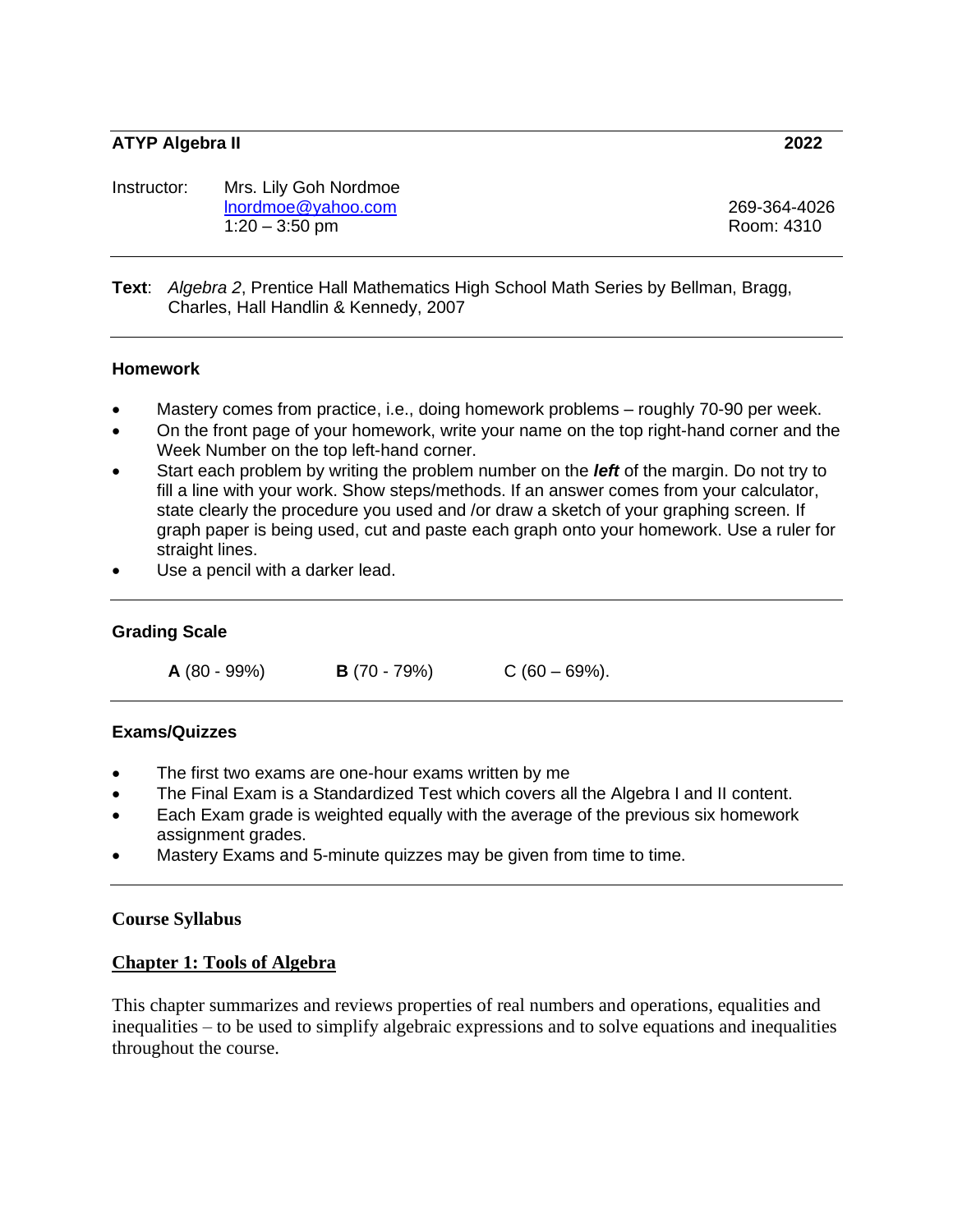# **Chapter 2: Functions, Equations, and Graphs**

New equations like the Piecewise Functions will be introduced. Family of functions with respect to translations will be emphasized.

## **Chapter 3: Linear Systems**

Using the skills on solving two-variable inequalities, students will learn some basics of linear programming. Students also extend the algebraic method for solving systems of linear equations with two variables to that of three variables.

## **Chapter 4: Matrices**

Students learn to represent data in matrices. New concepts will include multiplying and finding determinants and inverses of 2 by 2 matrices. Students will learn to represent a system of linear equations in matrix form to solve it.

## **Chapter 5: Quadratic Equations**

Students learn to transform quadratic functions into vertex form. After studying the properties of complex numbers, students go on to solve quadratic equations with complex solutions.

## **Chapter 6: Polynomials and Polynomial Equations**

Students examine polynomial functions in more detail – solving polynomial equations of degree 3 and higher, using the Rational Roots Theorem and the Fundamental Theorem of algebra.

Concepts of Permutations and Combinations are to be studied as an application to the Binomial Theorem.

### **Chapter 7: Rational Functions and Rational Exponentials**

The *nth r*oot of a real number leads to *nth* power and rational exponents. Students will perform operations on radical expressions and functions with rational exponents using the properties of integer number exponents studied in Algebra I.

Operations on functions are extended to compositions and inverses of functions.

### **Chapter 8: Exponential and Logarithmic Functions**

Logarithmic functions as inverses of exponential functions will be introduced, together with the properties of logarithms. Students will learn to solve exponential and logarithmic equations.